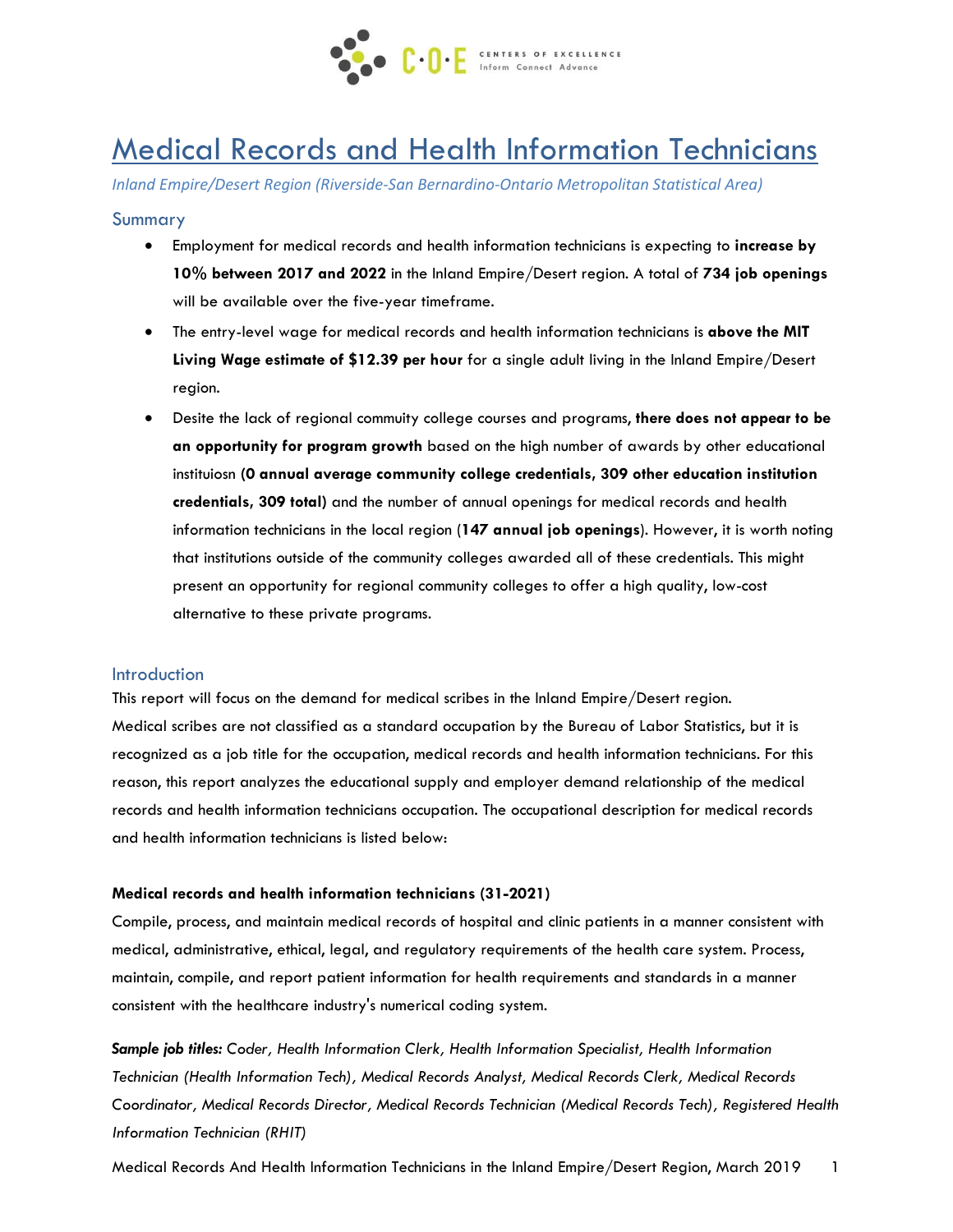

*Entry-Level Educational Requirement: Postsecondary nondegree award*

*Training Requirement: None*

*Share of incumbent workers with a Community College Award or Some Postsecondary Coursework: 56%*

## Job Opportunities

In 2017, there were an estimated 1,829 medical records and health information technicians jobs in the Inland Empire/Desert region (see Exhibit 1). Across the region, employment related to medical records and health information technicians is expected to increase by 10% through 2022. Employers in the region will need to hire an estimated 734 workers during the five-year timeframe to fill new jobs and to backfill jobs that workers are permanently leaving (includes retirements).

*Exhibit 1: Five-year projections for medical records and health information technicians in the Inland Empire/Desert region*

| Region                     | (New Jobs) | $(New +$                 | $(New + 1)$              | workers   |
|----------------------------|------------|--------------------------|--------------------------|-----------|
| Jobs                       |            | <b>Replacement Jobs)</b> | <b>Replacement Jobs)</b> | age $55+$ |
| Inland Empire/Desert 1,829 | 10%        | 734                      | 147                      | 25%       |

Source: EMSI 2018.4

## **Earnings**

The entry-level wage for medical records and health information technicians is above the MIT Living Wage estimate of \$12.39 per hour for a single adult living in the Inland Empire/Desert region (Glasmeier, 2019). This wage is also sufficient for two adults and one child (\$14.75 per hour, per adult or \$30,680 annually for each adult). Exhibit 2 displays wage information for this occupation in the Inland Empire/Desert region.

*Exhibit 2: Earnings in the Inland Empire/Desert region*

| <b>Entry to Experienced Hourly Earnings Range*</b> | " Median Wage* | <b>Average Annual Earnings</b> |
|----------------------------------------------------|----------------|--------------------------------|
| $$15.82$ to $$27.28$                               | \$19.26        | \$46,800                       |

Source: EMSI 2018.4

\*Entry Hourly is 25th percentile wage, the median is 50th percentile wage, experienced is 75th percentile wage.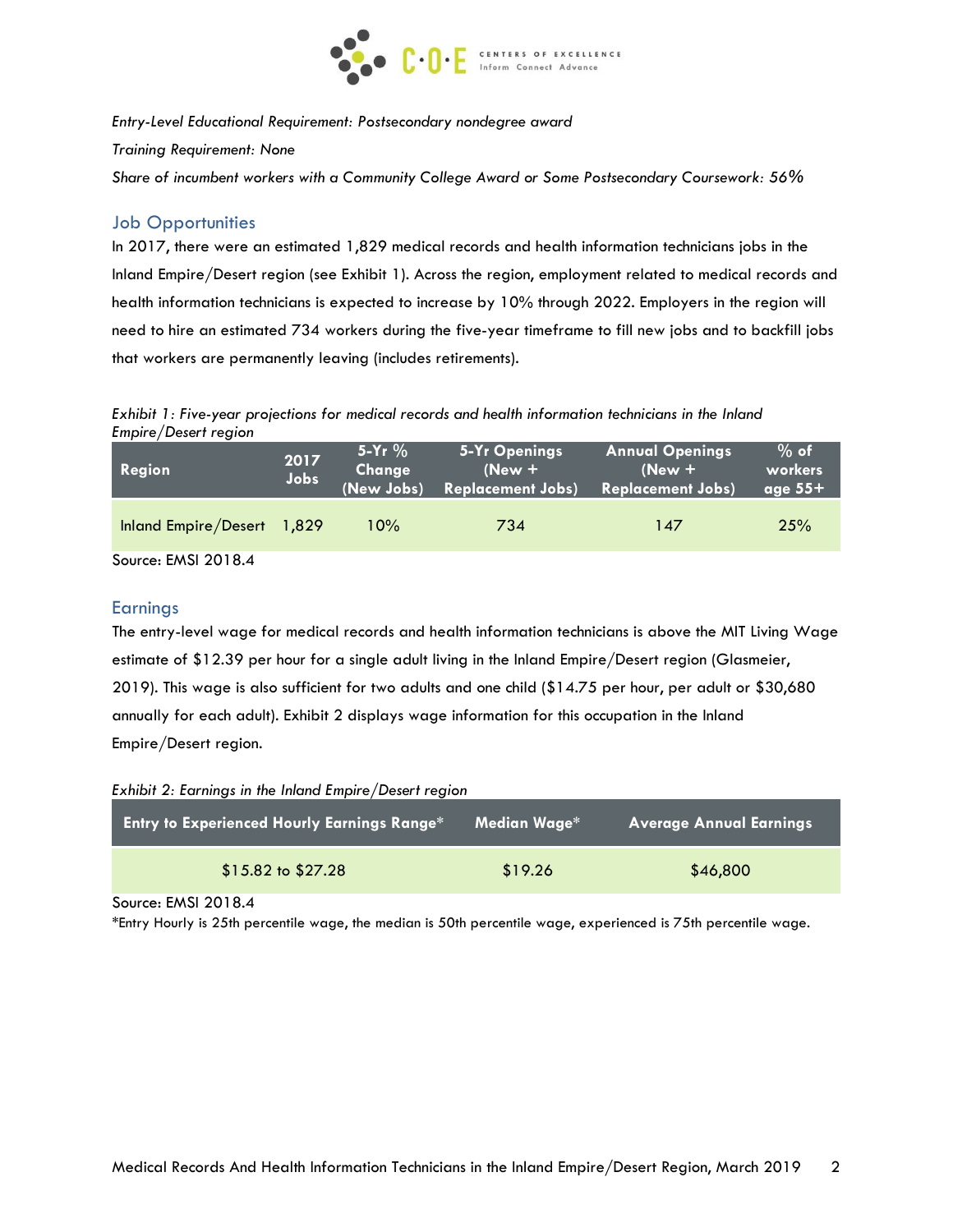

# Job Postings, Employers, Certifications, Skills and Education

Exhibit 3 shows the number of job ads posted during the last 12 months and the average time to fill for medical records and health information technicians in the region and in the nation. On average, open positions for the medical records and health information technicians take 44 days to fill in the Inland Empire/Desert region. This is four days longer than the national average, indicating that open positions are slightly more challenging to fill locally.

*Exhibit 3: Number of job ads in the Inland Empire/Desert region during the last 12 months, Mar 2018 – Feb 2019*

| Occupation                                                          | Job Ads | <b>Regional Average</b><br><b>Time To Fill (Days)</b> | National Average Time<br>to Fill (Days) |
|---------------------------------------------------------------------|---------|-------------------------------------------------------|-----------------------------------------|
| <b>Medical Records and Health</b><br><b>Information Technicians</b> | 1.148   | 44                                                    | 40                                      |
| Source: Burning Glass - Labor Insights                              |         |                                                       |                                         |

Exhibit 4 displays the employers posting the most job ads during the last 12 months for medical records and health information technicians in the Inland Empire/Desert region.

#### *Exhibit 4: Employers posting the most job ads, Mar 2018 – Feb 2019*

| <b>Occupation</b>                                                      | <b>Employers</b>                                                                                                                |
|------------------------------------------------------------------------|---------------------------------------------------------------------------------------------------------------------------------|
| <b>Medical Records and Health Information</b><br>Technicians $(n=734)$ | <b>Riverside HealthCare</b><br><b>Tenet Healthcare</b><br>$\bullet$<br>Loma Linda University Health<br><b>Anthem Blue Cross</b> |

Source: Burning Glass – Labor Insights

Exhibit 5 displays the certifications required by employers posting job ads for medical records and health information technicians in the Inland Empire/Desert region. The most frequently requested certifications for medical records and health information technicians are the Registered Health Information Technician (RHIT) and the [Registered Health Information Administrator \(RHIA\) certification, which are professional](https://www.ahima.org/certification/RHIA)  [certifications administered by the American Health Information Management Association in the United](https://www.ahima.org/certification/RHIA)  [States \(Health Information Management Credentials, 2019\).](https://www.ahima.org/certification/RHIA)

*Exhibit 5: Certifications required by employers' job ads, Mar 2018 – Feb 2019*

| Occupation                                                               | <b>Certifications</b>                                                                                                                                            |  |  |
|--------------------------------------------------------------------------|------------------------------------------------------------------------------------------------------------------------------------------------------------------|--|--|
| <b>Medical Records and Health</b><br>Information Technicians ( $n=477$ ) | <b>Registered Health Information Technician (RHIT)</b><br><b>Registered Health Information Administrator (RHIA)</b><br><b>Certified Professional Coder (CPC)</b> |  |  |

Source: Burning Glass – Labor Insights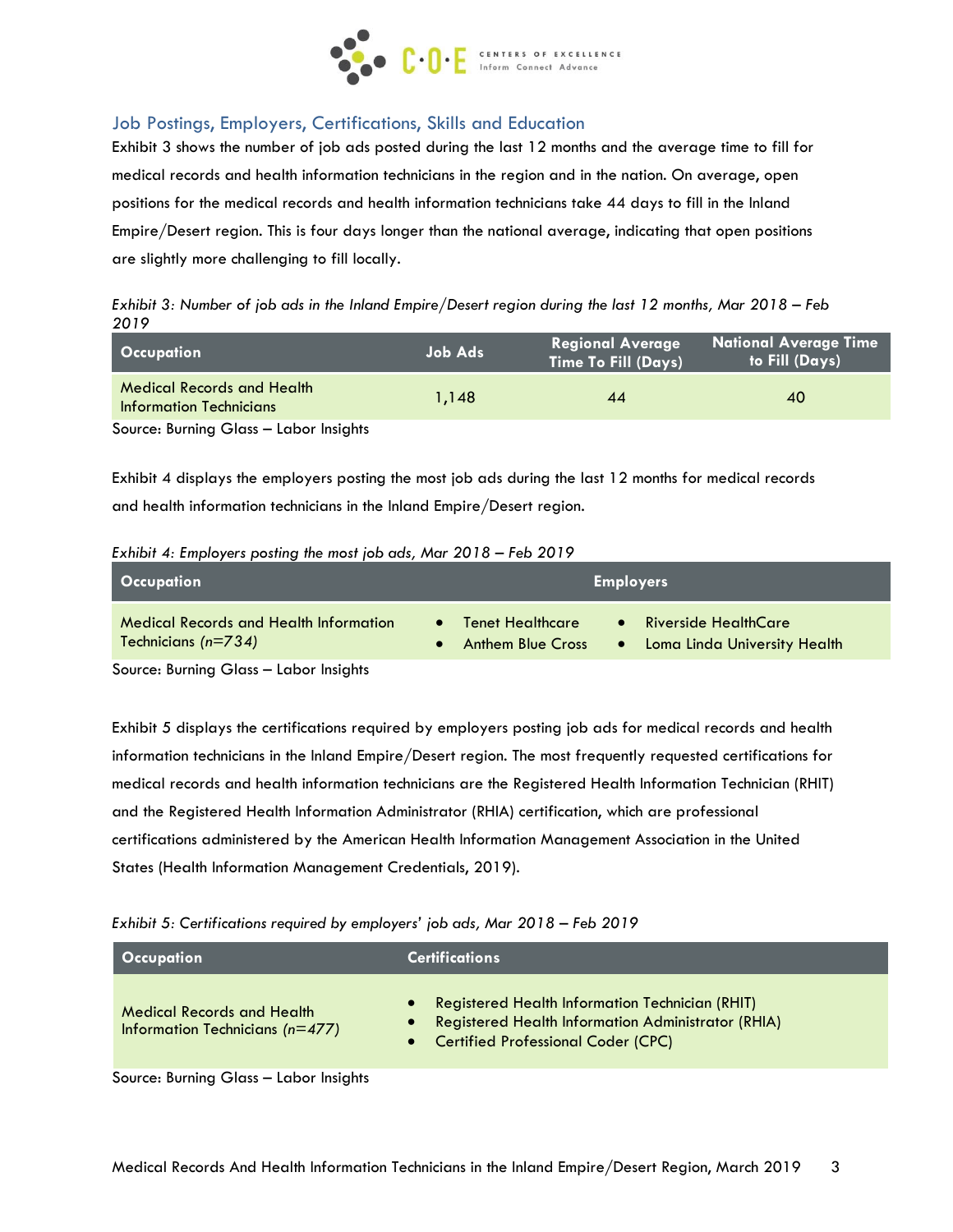

Exhibit 6 lists a sample of in-demand specialized, employability, and software and programming skills that employers are seeking when looking for workers to fill medical records and health information technician positions. Specialized skills are occupation-specific skills employers are requesting for industry or job competency. Employability skills are foundational skills that transcend industries and occupations; this category is commonly referred to as "soft skills." The skills reported in job postings may be utilized as a helpful guide for curriculum development.

| <b>Occupation</b>                                                                  | Specialized skills                                                                                                                                 | <b>Employability skills</b>                                                                                         | Software and<br><b>Programming Skills</b>                                     |  |
|------------------------------------------------------------------------------------|----------------------------------------------------------------------------------------------------------------------------------------------------|---------------------------------------------------------------------------------------------------------------------|-------------------------------------------------------------------------------|--|
| <b>Medical Records and</b><br><b>Health Information</b><br>Technicians ( $n=168$ ) | <b>Medical Coding</b><br>$\bullet$<br><b>Medical Billing</b><br>$\bullet$<br><b>Current Procedural</b><br>$\bullet$<br>Terminology (CPT)<br>Coding | <b>Communication Skills</b><br>$\bullet$<br>Detail-Oriented<br>$\bullet$<br>Teamwork/<br>$\bullet$<br>Collaboration | Microsoft Office<br>$ICD-10$<br>$\bullet$<br><b>HCPCS Coding</b><br>$\bullet$ |  |

Source: Burning Glass – Labor Insights

Exhibit 7 displays the entry-level education typically required to enter this occupation according to the Bureau of Labor Statistics (BLS). This chart also displays educational attainment for incumbent workers with "some college, no degree" and an "associate degree" according to the U.S. Census (2016-17) and the minimum advertised education requirement requested by employers in online job ads.

*Exhibit 7: Educational attainment and online job ads with minimum advertised education requirements in the Inland Empire/Desert region, Mar 2018 – Feb 2019*

| <b>Occupation</b>                                                                | <b>Typical Entry-</b><br><b>Level Education</b><br><b>Requirement</b> | <b>Educational</b><br>Attainment* | <b>Number</b><br>of Job<br><b>Postings</b><br>$(n=)$ | High<br>school<br>diploma<br>or<br>vocationa<br>I training | <b>Associat</b><br>e degree | <b>Bachelor's</b><br>degree or<br>higher |
|----------------------------------------------------------------------------------|-----------------------------------------------------------------------|-----------------------------------|------------------------------------------------------|------------------------------------------------------------|-----------------------------|------------------------------------------|
| <b>Medical Records</b><br>and Health<br><b>Information</b><br><b>Technicians</b> | Postsecondary<br>nondegree<br>award                                   | 56%                               | 552                                                  | 66%                                                        | 16%                         | 18%                                      |

Source: EMSI 2018.4, Burning Glass – Labor Insights

\* Percentage of incumbent workers with a Community College Degree/Award or Some Postsecondary Coursework

## Student Completions

Medical Records And Health Information Technicians in the Inland Empire/Desert Region, March 2019 4 There were no reported regional community college credentials (associate degrees and certificates) conferred during the three academic years between 2014 and 2017 for the health occupations, general (TOP 1201.00), health information technology (TOP 1223.00), and other health occupations (TOP 1299.00) programs. Exhibits 8 & 9 display credentials granted from other educational institutions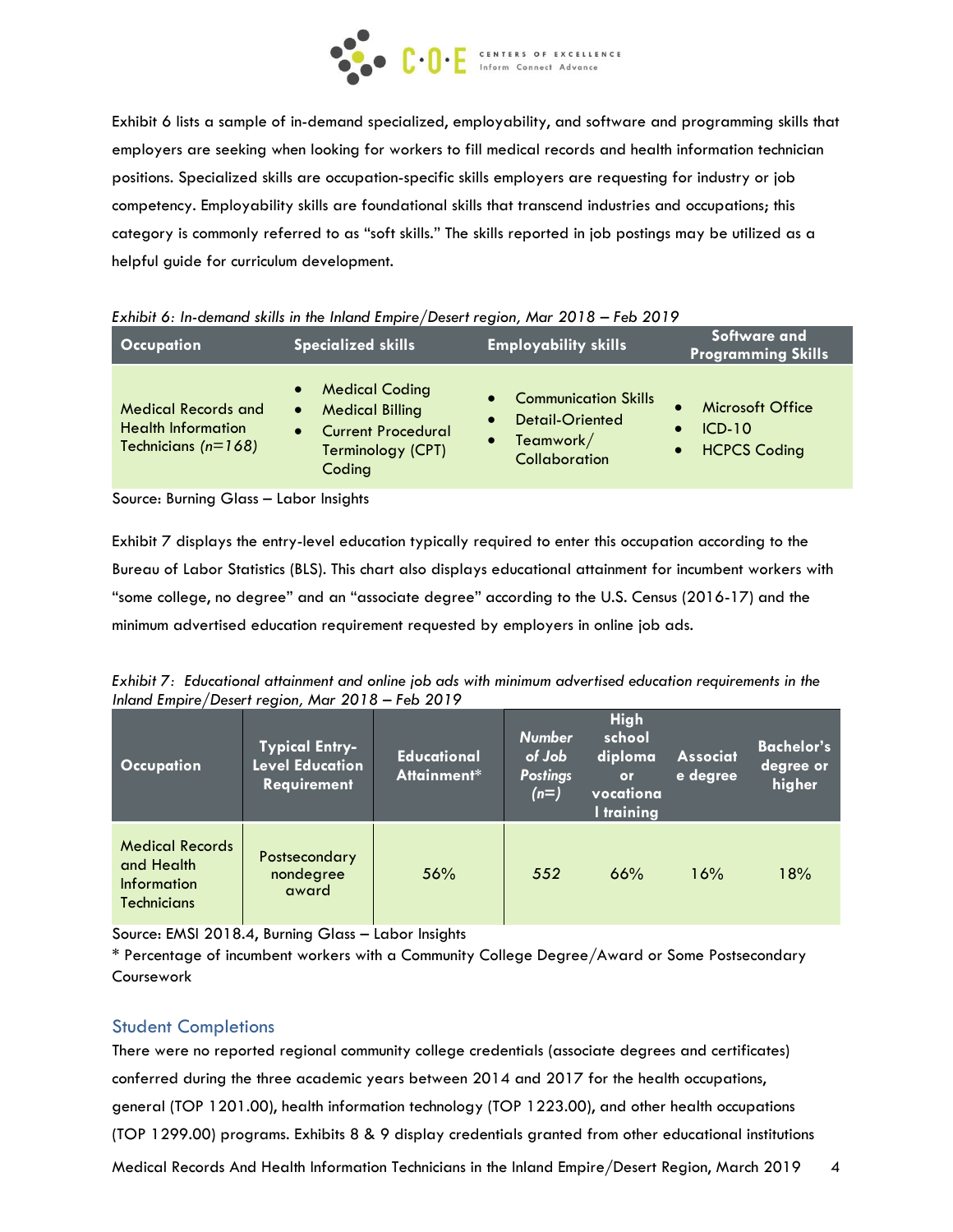

related to these programs, from 2013 to 2016, along with the relevant CIP code. Please note, a credential is not always equivalent to a single person in search of a job opening since a student may earn more than one credential, such as an associate degree in addition to a certificate.

| $p_{\rm c}$ and $p_{\rm c}$ and $p_{\rm c}$ and $p_{\rm c}$ and $p_{\rm c}$ and $p_{\rm c}$ and $p_{\rm c}$ and $p_{\rm c}$ and $p_{\rm c}$<br>51.0713 - Medical Insurance Coding Specialist/Coder | <b>Other Educational</b><br><b>Institutions Annual</b><br><b>Average Certificates or</b><br><b>Other Credit Credentials</b><br>$(2013-16)$ |
|----------------------------------------------------------------------------------------------------------------------------------------------------------------------------------------------------|--------------------------------------------------------------------------------------------------------------------------------------------|
| <b>American Career College-Ontario</b>                                                                                                                                                             |                                                                                                                                            |
| Award $1 < 2$ academic yrs                                                                                                                                                                         | 34                                                                                                                                         |
| Award < 1 academic yr                                                                                                                                                                              | 64                                                                                                                                         |
| <b>Brightwood College-Riverside</b>                                                                                                                                                                |                                                                                                                                            |
| Award $1 < 2$ academic yrs                                                                                                                                                                         | 33                                                                                                                                         |
| <b>Loma Linda University</b>                                                                                                                                                                       |                                                                                                                                            |
| Award < 1 academic yr                                                                                                                                                                              | 8                                                                                                                                          |
| <b>Summit College</b>                                                                                                                                                                              |                                                                                                                                            |
| Award < 1 academic yr                                                                                                                                                                              | 10                                                                                                                                         |
| <b>UEI College-Riverside</b>                                                                                                                                                                       |                                                                                                                                            |
| Award $1 < 2$ academic yrs                                                                                                                                                                         | 27                                                                                                                                         |
| <b>Westech College</b>                                                                                                                                                                             |                                                                                                                                            |
| Award 1 < 2 academic yrs                                                                                                                                                                           | 36                                                                                                                                         |
| Total annual average other credentials                                                                                                                                                             | 212                                                                                                                                        |

*Exhibit 8: Annual average other educational institution student completions for medical insurance coding specialist/coder programs in the Inland Empire/Desert region*

Source: IPEDS

*Exhibit 9: Annual average other educational institution student completions for medical insurance specialist/medical biller in the Inland Empire/Desert region*

| 51.0714 - Medical Insurance Specialist/Medical Biller | <b>Other Educational</b><br><b>Institutions Annual</b><br><b>Average Certificates or</b><br><b>Other Credit Credentials</b><br>$(2013-16)$ |
|-------------------------------------------------------|--------------------------------------------------------------------------------------------------------------------------------------------|
| <b>American College of Healthcare</b>                 |                                                                                                                                            |
| Award $1 < 2$ academic yrs                            | 27                                                                                                                                         |
| <b>Mayfield College</b>                               |                                                                                                                                            |
| Award < 1 academic yr                                 | 66                                                                                                                                         |
| <b>North-West College-Riverside</b>                   |                                                                                                                                            |
| Award < 1 academic yr                                 |                                                                                                                                            |
| Total annual average other credentials                | 97                                                                                                                                         |

Source: IPEDS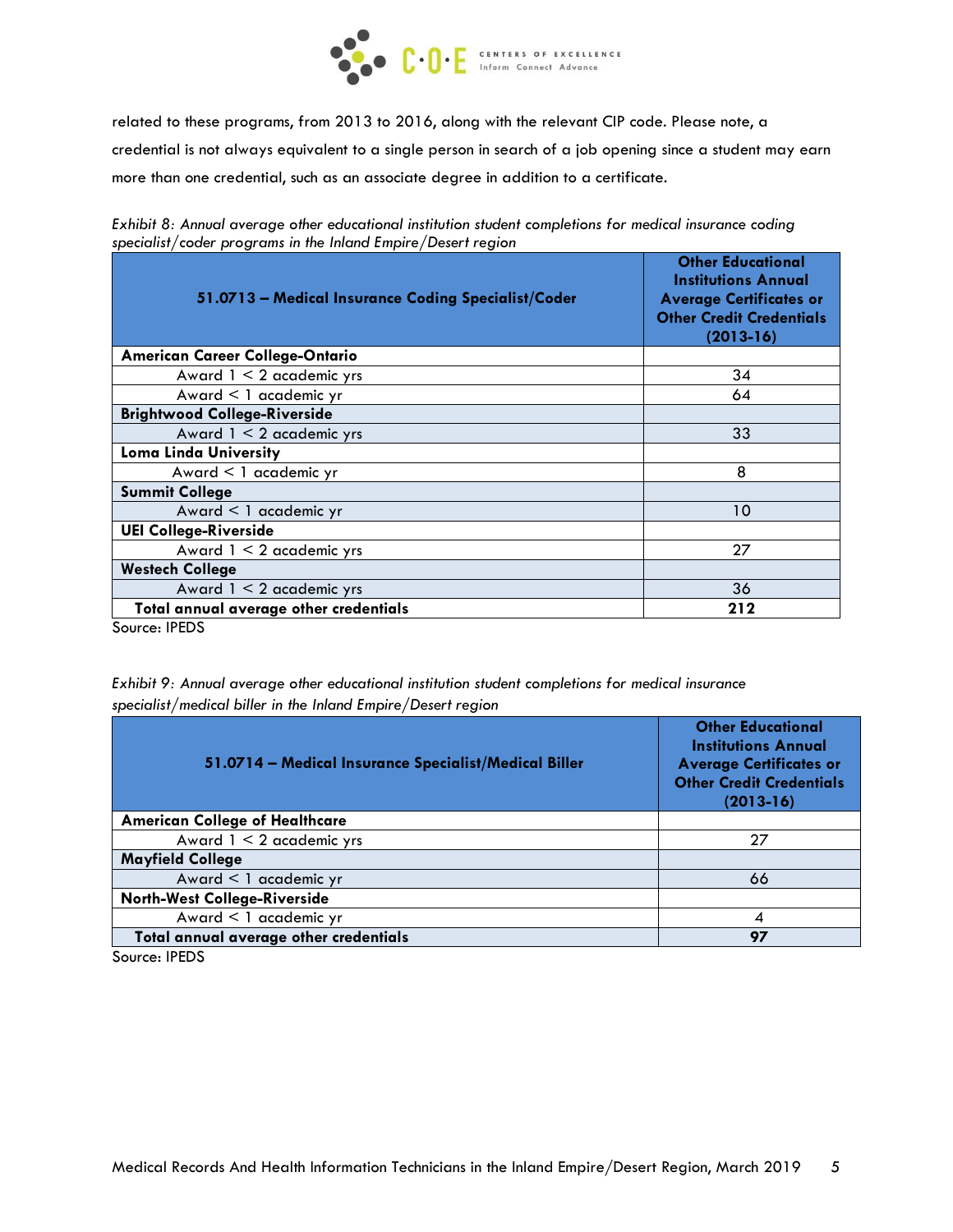

Exhibits 10, 11 and 12 displays all of the completions between 2014 and 2017 for Community Colleges in California with health occupations, general (1201.00), health information technology (1223.00), and other health occupations (1299.00) programs. The COE recommends contacting these colleges for further information on program development and job outcomes for programs related to medical scribes.

*Exhibit 10: Annual average community college student completions for health occupations, general programs in California*

| 1201.00 - Health Occupations, General              | <b>Community College Annual Average</b><br>Credentials (2014-17) |
|----------------------------------------------------|------------------------------------------------------------------|
| Columbia                                           | 32                                                               |
| <b>Contra Costa</b>                                | 6                                                                |
| East LA                                            | 88                                                               |
| <b>LA Mission</b>                                  | 20                                                               |
| <b>LA Trade</b>                                    | 3                                                                |
| <b>MiraCosta</b>                                   | 16                                                               |
| <b>Orange Coast</b>                                | 14                                                               |
| Pasadena                                           | 20                                                               |
| <b>Sacramento City</b>                             | 1*                                                               |
| Saddleback                                         | 101                                                              |
| San Diego Adult                                    | 38                                                               |
| <b>San Joaquin Delta</b>                           | 8                                                                |
| Taft                                               | 45                                                               |
| <b>West LA</b>                                     | 15                                                               |
| <b>Total Community College Headcount (2016-17)</b> | 406                                                              |

Source: IPEDS

\*Sacramento City College issued one associate degree in 2016-17.

| Exhibit 11: Annual average community college student completions for health information technology |  |  |  |  |
|----------------------------------------------------------------------------------------------------|--|--|--|--|
| programs in California                                                                             |  |  |  |  |

| 1223.00 - Health Information Technology             | <b>Community College Annual Average</b><br>Credentials (2014-17) |
|-----------------------------------------------------|------------------------------------------------------------------|
| <b>Cosumnes River</b>                               | 17                                                               |
| <b>Cypress</b>                                      | 17                                                               |
| <b>East LA</b>                                      | 34                                                               |
| <b>Fresno City</b>                                  | 6                                                                |
| Saddleback                                          | 18                                                               |
| <b>San Diego Mesa</b>                               | 28                                                               |
| <b>San Francisco</b>                                | 55                                                               |
| <b>Santa Barbara</b>                                | 68                                                               |
| <b>Total Community College Headcount (2016-17))</b> | 242                                                              |

Source: IPEDS